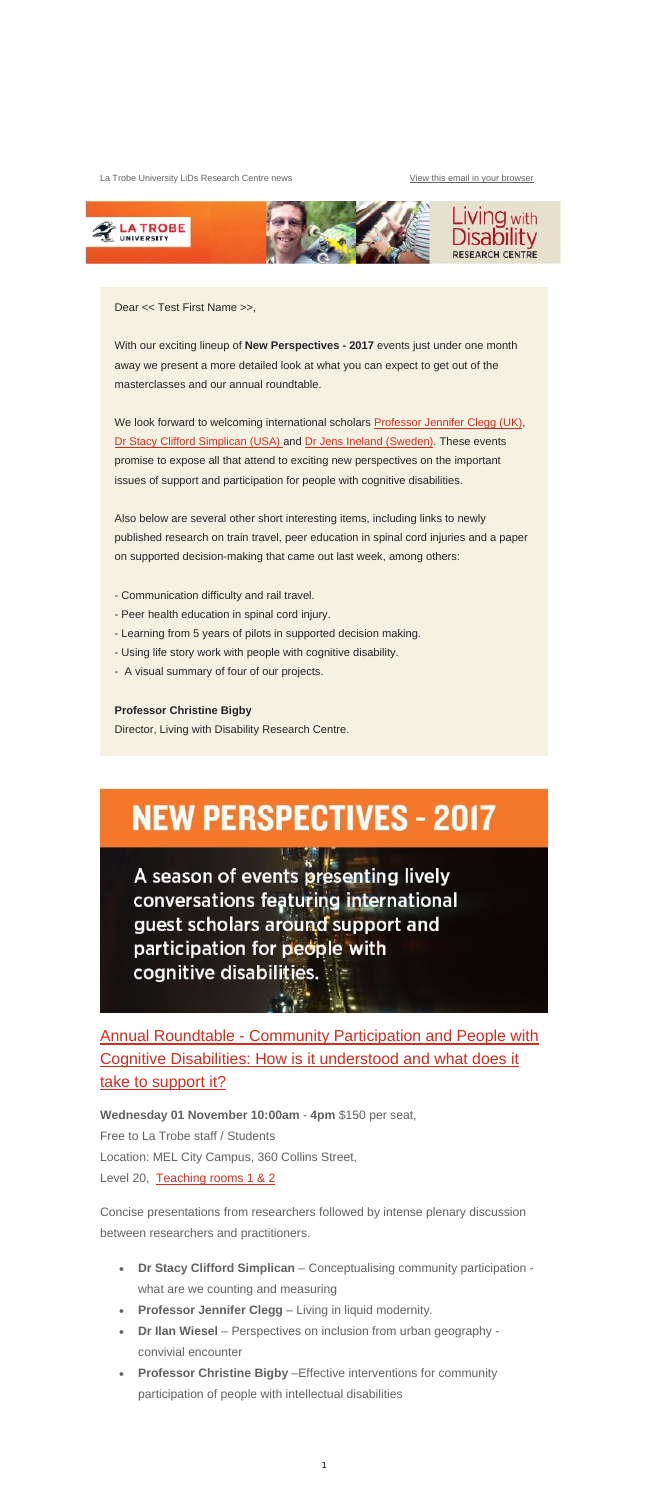- **Dr Sian Anderson** What have we learned from case studies of best practice community participation programs in Victoria
- **Gordon Duff**  How can research inform NDIS policy and approaches to community participation
- **Sophia Tipping** Forming and resourcing circles of support based on study of a 'circles of support' program at Inclusion Melbourne
- **Professor Jacinta Douglas**  Creating community connections for people with acquired brain injury
- **Daniel Leighton** Where do the Local Area Coordination programs fit in supporting community participation
- **Dr Jens Ineland** Organisational perspectives on community participation

## **CONTACT US TO RESERVE A PLACE >**

## Theorising the practice of support work  $-$  a master class

**Tuesday 24 October 10:00am - 4pm,** A\$50 per seat, Free to La Trobe staff / Students Location: MEL Bundoora, Room: RLR-101

Dr Stacey Clifford Simplican leads this masterclass to stimulate new ways of thinking about direct support work with people with intellectual disability. Drawing on empirical research about the tasks and quality of direct support work Clifford Simplican uses new theoretical lenses to understand how practice might be improved. She uses Tronto's care theory and Democratic theory to draw out perspectives of support work as creative, disruptive and playful that can challenge the exclusion, inequality and stigma experienced by people with intellectual disability.

## **BOOK YOUR PLACE >**

## New Perspectives 2017 - Social Inclusion master class

**Friday 27 October 10:00am - 4pm** A\$50 per seat, Free to La Trobe staff / Students Location: MEL Bundoora, Room: LIMS 1-205

Dr Stacey Clifford Simplican gives this masterclass which takes as its starting point the continuing social exclusion of people with intellectual disabilities. It uses

Democratic theory to interrogate the way social inclusion has been constructed and tries to understand why successive disability policies have failed to secure little more than increased community presence for people with intellectual disabilities. By reframing and broadening approaches to social inclusion, Clifford Simplican provides new approaches to thinking about interventions to support inclusion.

## **BOOK YOUR PLACE >**

## New Conversations in Challenging Behavior – a master class

**Tuesday 31 October 10:00am - 4pm** \$50 per seat, Free to La Trobe staff / Students Location: MEL Bundoora, Room: RLR-101

Dr Stacey Clifford Simplican will lead discussion on how we might begin reconceptualizing challenging behavior. Disability studies scholars have much to offer interventionists, such as questioning the cultural meanings, media portrayals, and complex histories surrounding challenging behavior. Clifford Simplican will explore four approaches that address ethical problems posed by challenging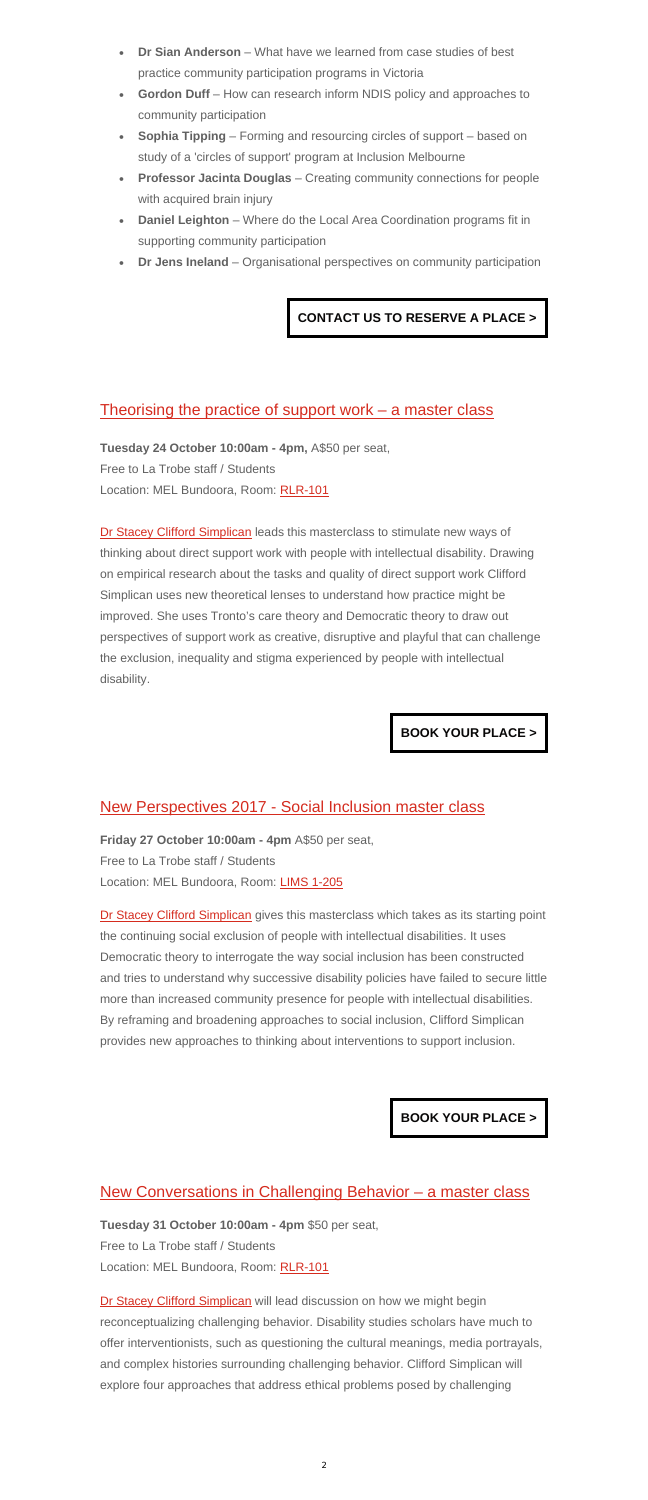behavior including embracing neurodiversity, recognizing equality, seeing resistance, and loving redemption.

**BOOK YOUR PLACE >**

# **Viewing intellectual disability through different conceptual lenses - a masterclass with Professor Jennifer Clegg**

**Friday 03 November 10:00am - 4pm** \$50 per seat, Free to La Trobe staff / Students Location: MEL Bundoora, Room: RLR-101

This master class is in two parts: Dedifferentiation, intended and the unintended consequences, and Portmanteau words that are commonly used in intellectual disability.

To read longer descriptions, find locations and book tickets please visit the LiDs website events page

*Dedifferentiation.* This session reviews research into the intended and the unintended consequences of the international policy of dedifferentiation in order to consider whether/when it may be more useful to maintain focus specifically on people with intellectual disabilities.

*Portmanteau* The second part of this master class examines two Portmanteau words commonly used in intellectual disability. It invites consideration of the problems they generate, but also the problems they appear to address and how else they might be tackled.

## **BOOK YOUR PLACE >**

# **Just published...**

LiDs researchers have just published a paper that investigates the experiences of people with communication disabilities using a rail network in Victoria, Australia to identify the barriers they encountered.



#### The study is open access.

Dr Lisa Chaffey has jointly published a scoping review as part of ongoing research on a peer education program for people with spinal cord injury in Fiji. We received grants to conduct the research from La Trobe Asia, and La Trobe University Institute for Human Security and Social Change.

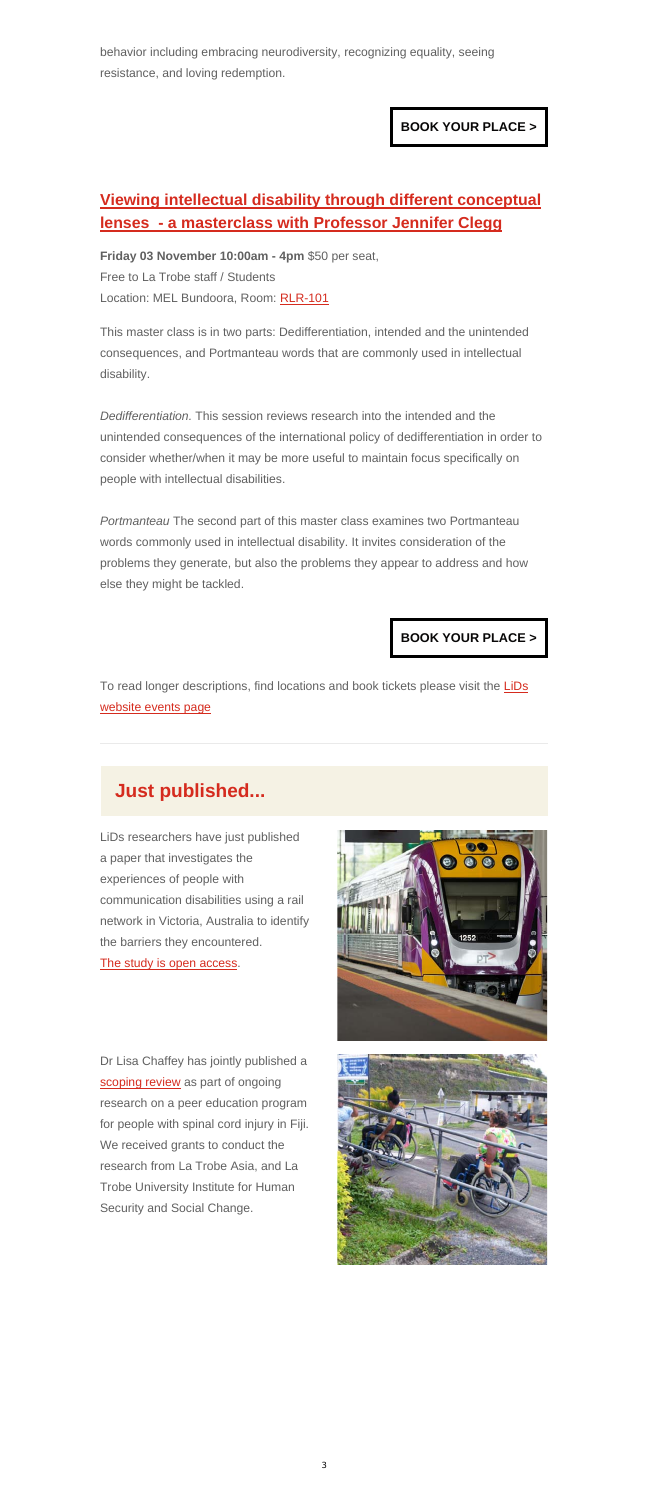LiDs researchers are part of a team that has just published a paper summarising what we have learnt about ways to deliver support for decision making from looking at five years of pilot programs across Australia.

The paper is open access



You may have seen the tweet about two ways life stories have been used in our research. David Henderson's extract from 'A day in my shoes' in IDA news and @k\_dcruz's LiDs Seminar on the experience of narrative storytelling for adults with acquired brain injury".





LiDs Researchers recently presented four of our major projects to an invited audience of La Trobe University research industry partners as a part of on 31 August. The four posters are below, click each to see larger versions on the LiDs Website.

![](_page_3_Picture_7.jpeg)

![](_page_3_Picture_9.jpeg)

**Effective Decision-Making Support for** 

**People with Cognitive Disability** 

An ARC Linkage grant

What impacts implementation of Active Support in supported accommodation services for people with intellectual disabilities?

![](_page_3_Picture_12.jpeg)